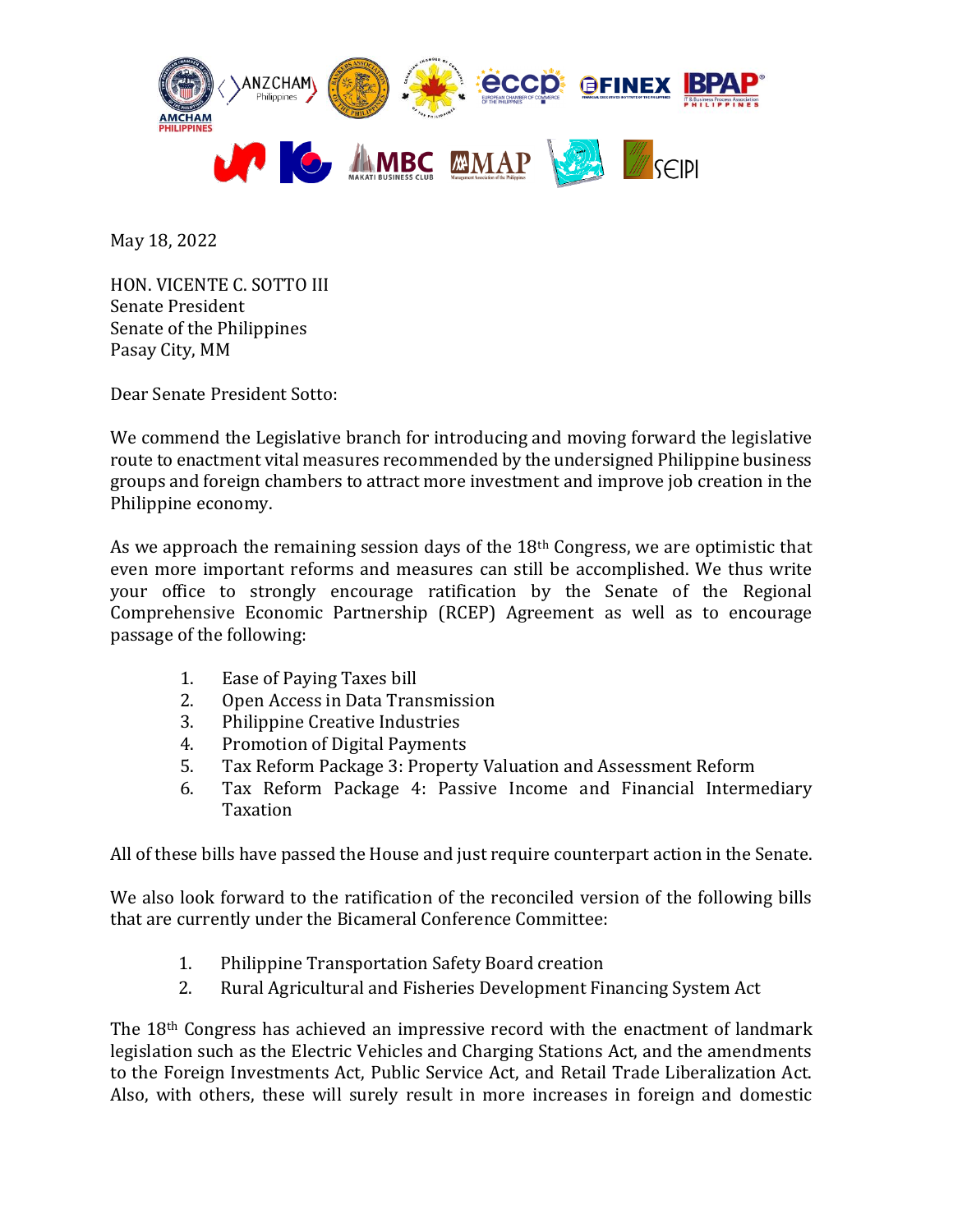investment in the country in future years. While there are only two weeks of session remaining in the current Congress, the legislation above are achievable reforms that will certainly add to the legacy of the 18th Congress.

We look forward to working with you towards the enactment of these bills.

With best regards,

**FRANK THIEL** President American Chamber of

**JULIAN PAYNE**

President Canadian Chamber of Commerce of the Philippines

**JACK MADRID** President & CEO IT and Business Process Association of the Philippines

**EDGAR O. CHUA** Chairman Makati Business Club

**DANIEL ALEXANDER** President Australian-New Zealand Chamber Commerce of the Philippines of Commerce of the Philippines

**LARS WITTIG** President European Chamber of Commerce of the Philippines

**SHINICHIRO SHIMADA**

President Japanese Chamber of Commerce and Industry of the Philippines, Inc.

Coup ' ou

**ALFREDO E. PASCUAL** President

Management Association of the Philippines

**DANILO C. LACHICA** President Semiconductor and Electronics Industries in the Philippines Foundation, Inc.

**ANTONIO C. MONCUPA, JR.** President Bankers Association of the Philippines

**MICHAEL ARCATOMY H. GUARIN** President

Financial Executives Institute of the Philippines

**HYUN CHONG UM** President Korean Chamber of Commerce of the Philippines, Inc.

**EVELYN NG**

President Philippine Association of Multinational Companies Regional Headquarters, Inc.

cc:

Majority Leader Juan Miguel Zubiri Minority Leader Franklin Drilon Sen. Sonny Angara, Chairperson, Committee on Finance